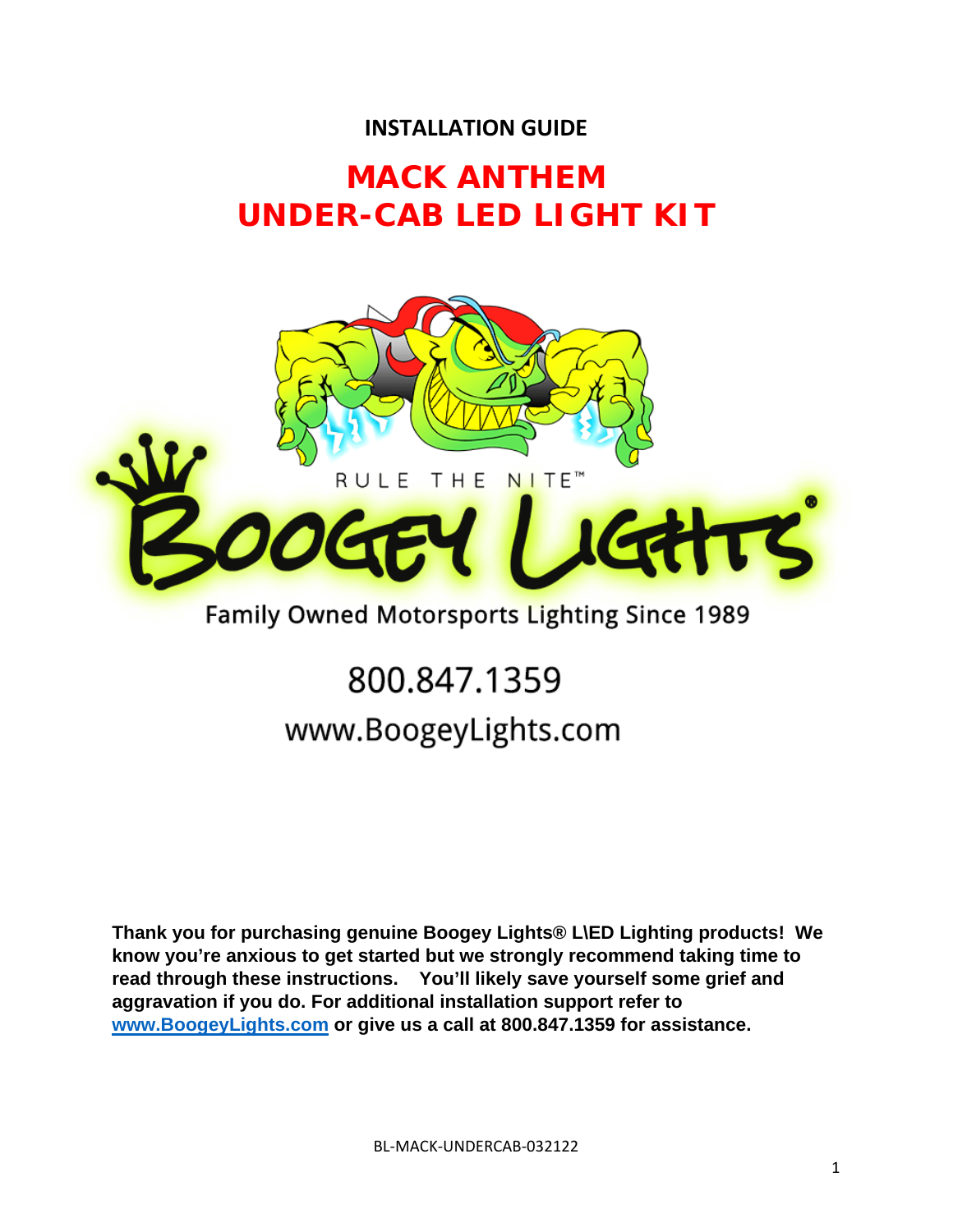### **BEFORE YOU START**

It's simply not possible to provide detailed instructions for all installation scenarios. Far too many variables and truck variations. **The information in this manual is intended to be used as a guide.** It is not a detailed step‐by‐step how‐to installation manual. We do not spell out every single step along the way. We cover the essential steps related to installing this kit. Beyond that however we must assume the installer has the skills, knowledge and tools necessary to do the work using the information we provide. You may need to vary your installation based on your truck. This is particularly the case with electrical wire routing and switching. If you're unsure about how to do the installation – particularly the electrical components – we urge you to seek assistance from someone who has those skills.

Make sure you have ample area in which to work and that the area is protected from rain or cold temperatures. The 3M adhesive tape works best if applied when the air temperature is above 40 degrees (and of course is DRY).

Bench test your setup. We know this takes a few extra minutes but we STRONGLY suggest you bench test your lights (and LED controller if purchased) on a table before doing anything further. While we test every light strip and controller before shipping, bench testing your lights will eliminate the possibility of any problems with the lights or controller before mounting. Also, the process of bench testing gives you an opportunity to understand the wiring system without interference from other wires, connectors and cables. You can use any 12vdc battery to do this (e.g. car battery, motorcycle battery, lawn tractor battery or 12vdc power supply). Bench testing takes an extra 10 or 15 minutes. You can also use a common 9vdc battery to test your lights if you don't have a 12vdc bench testing power source available (the lights won't be as bright). It's simple to do and can potentially save you hours of time and frustration down the road. Please take our advice. Bench test your LEDs AND controller before mounting.

#### Tools You May Need

Sockets/wrenches in the sizes necessary to remove the driver's side steps to access the battery bank, wire cutters/strippers, crimping tool, electrical tape, rubbing alcohol, shop rag or two and a heat gun (or hair dryer) for the heat shrink connections. We also suggest a 12vdc multi-meter to confirm/check voltages.

#### RGB/MULTI‐COLOR KIT Installations

Installation of this led light kit takes 3 to 5 hours depending on whether or not you're adding this light kit to an existing installation such as the UNDER-GLOW kit or installing this kit as a stand-alone. Wiring diagram is included at the end of the guide.

#### SINGLE COLOR KIT Installations

Installation of our single color kit typically takes 2 to 4 hours. With single color installations we always recommend using a dedicated on/off switch OR if you want to tie them into an existing circuit (e.g. marker lights), we suggest adding a relay to the circuit.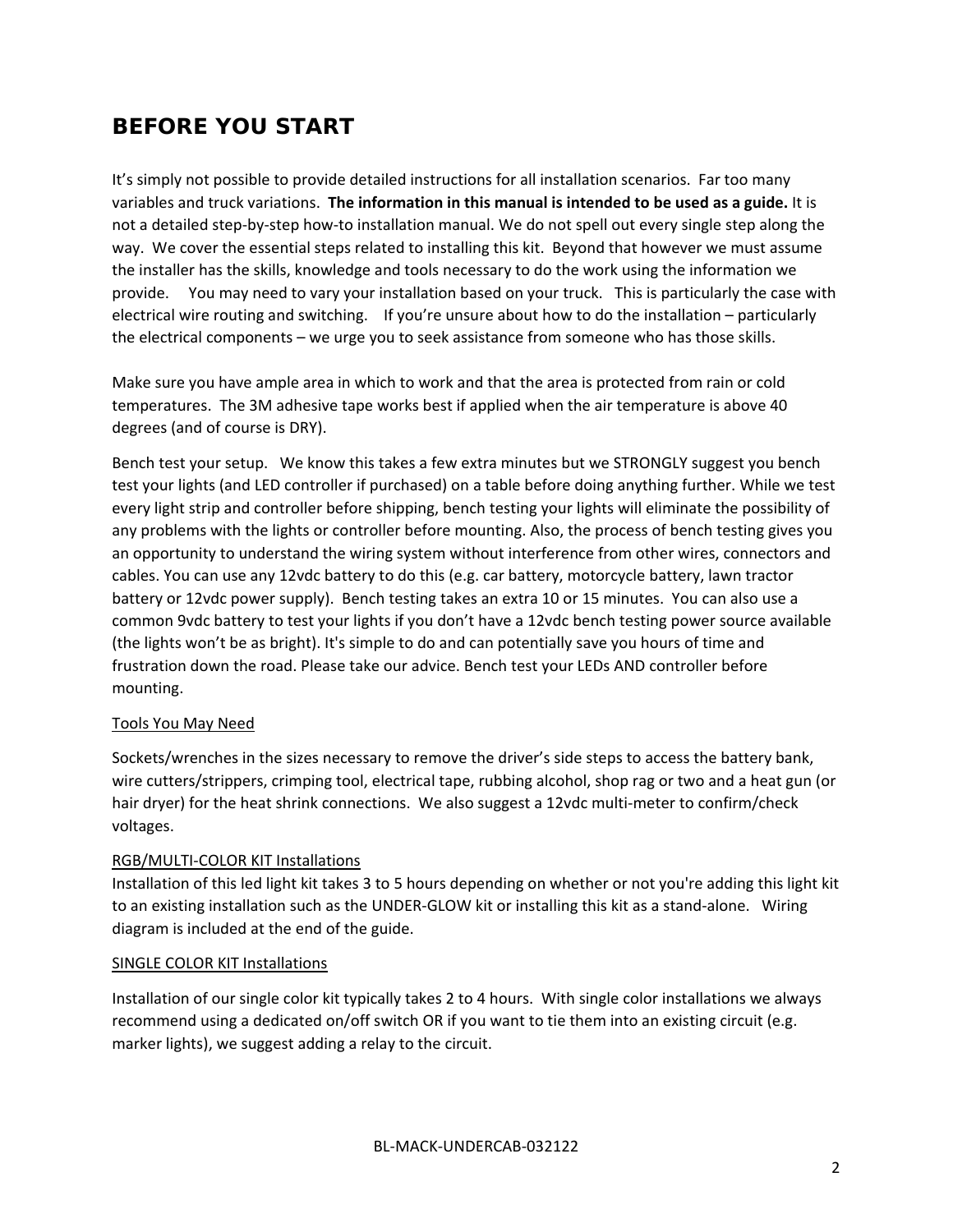#### Mounting & Placement Locations / Planning Your Install

All the LED strips in this kit are built on our low profile hi-intensity surface mounted LED strips. In total there are 4 different mounting locations in this kit and all of the power leads need to be carefully run. There are two LED strips on each side of the truck as shown below.

## **MACK ANTHEM UNDER-CAB LED LAYOUT**



Not Shown: LED strips C & D on passenger's side. LED C = under passenger's door. LED D = under passenger's sleeper/side

For power, you'll need access to the driver's side steps to access the batteries. Also, if you're installing an LED controller, the LED controller can be mounted in either the driver's side storage box or the passenger's. We prefer to use the driver's side as it is closest to the battery bank. While either location will work, be aware if you mount the controller in the passenger's side, you'll need to extend the positive battery cable a little further than if you mounted the controller in the driver's side storage. The 12vdc + power going to the LED Controller should connect directly to the 12vdc+ terminal on your truck's battery bank. You can connect the ground wire on the LED controller to any metal part of the chassis. Regardless of which side bay you use, you will need to drill a hole in the floor of that box to connect power to the battery box, led wires and antenna.

We recommend planning out your install on paper first. Be sure to wrap all power leads in split-loom which is also included and then secure them to the truck using zip ties.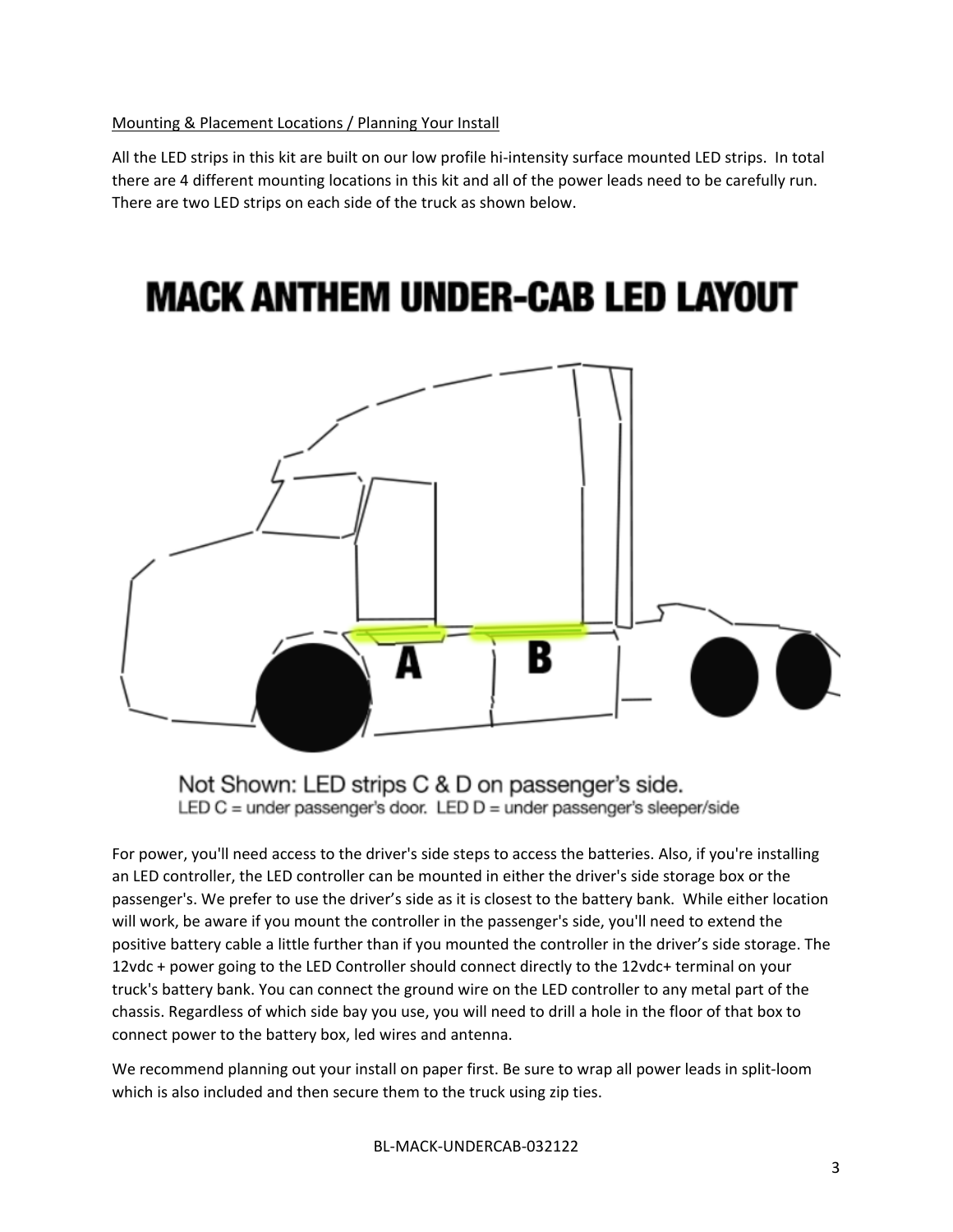#### **LED PLACEMENT**

These are the LED placement locations we used for this kit. It's important to follow this placement pattern to ensure the LED strips are protected. Mounting them in any other way voids warranty.

# **MACK ANTHEM UNDER-CAB LED LAYOUT**



Not Shown: LED strips C & D on passenger's side. LED C = under passenger's door. LED  $D$  = under passenger's sleeper/side

- $A = 42$  LED strip mounted under the driver's side door, shining downward.
- B = 84 LED strip mounted under the sleeper deck on the driver's side, shining downward.
- C = 45 LED strip mounted under the passenger's side door, shining downward.
- D = 84 LED strip mounted under the sleeper deck on the passenger's side, shining downward.

#### **Mounting Info**

We suggest mounting the LED strips such that the power leads for each LED strip meet in the middle. Doing so makes it possible for both power leads to enter the battery bank area under the truck at the same point. We recommend connecting both power leads together (on each side) and then using feeder cable to connect each pair to the LED controller (or switch if single color). This way there is only two power lead cables connecting to the LED controller instead of four. This is particularly helpful if you're adding this light kit to an existing Boogey Lights installation (e.g. Under‐Glow Kit) where there are other power leads already connecting to the LED controller.

BL‐MACK‐UNDERCAB‐032122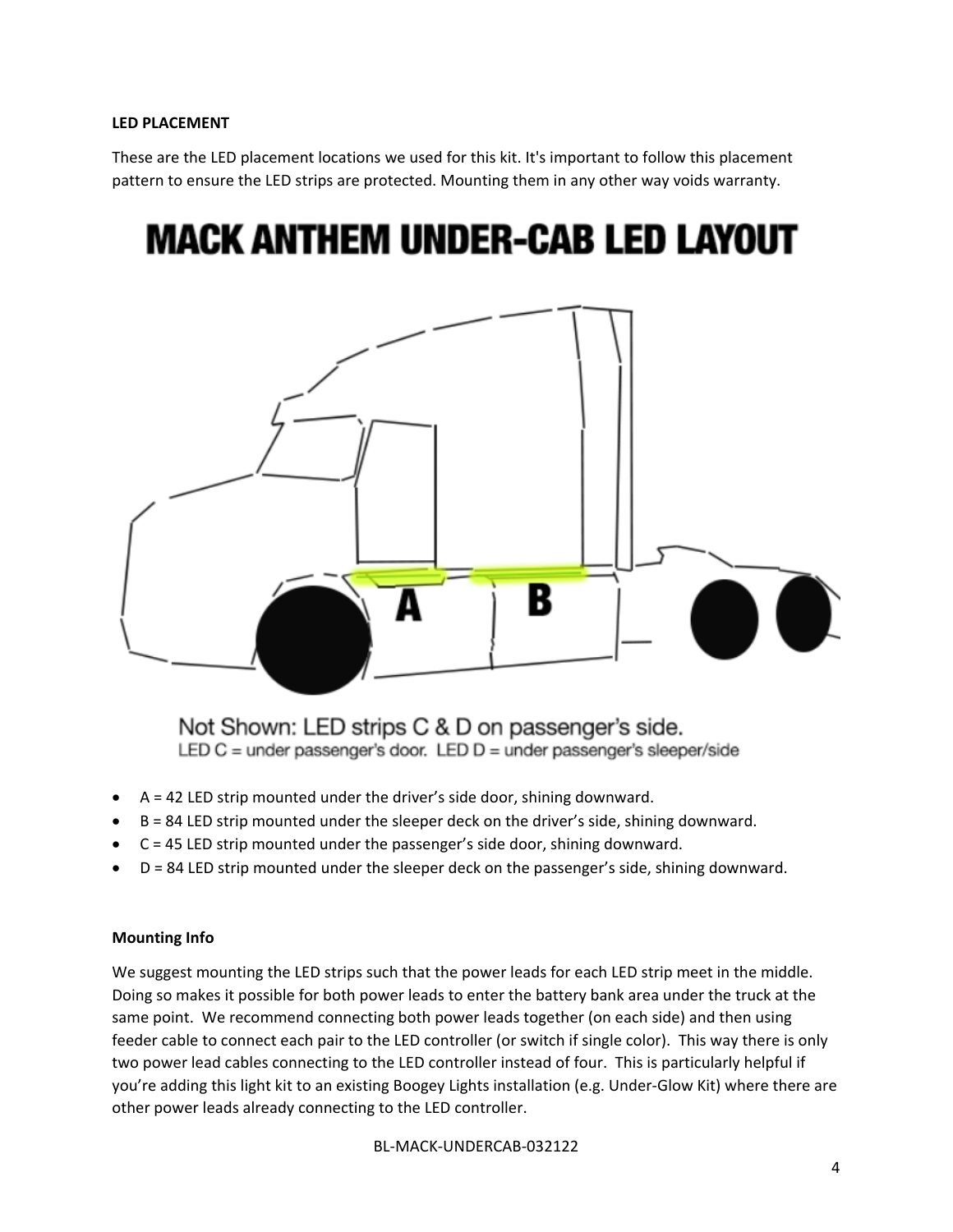#### **WHAT'S INCLUDED**

In addition to the LED light strips, power leads (and controller / switch if ordered), this kit includes some additional items you'll need. Here's a quick review of those items and why we include them. Some of the photos at the end of this guide reference these items too.

- 18 (or 20) AWG Feeder Cable 4 Conductor will work for both RGB and Single Color. Use this cable to extend the LED power leads back to the battery box and/or the LED controller/switch.
- 3M Adhesion Primer. Used to prep the surface before attaching the LED strips AND the 3M quicklock tape. *Always, always, always* use this adhesion primer with 3M adhesive products if you want the bond to hold.
- $\bullet$  Split Wire Loom /  $\frac{1}{4}$ ". All power leads and the battery extension cables need to be protected from chaffing. Wrap them in this first.
- Split Wire Loom  $/$  ½". We include the  $\frac{1}{2}$ " split wire loom to be used when you're connecting multiple power leads together. Helps protect that connection.
- Battery Extension Cable (if LED Controller is purchased). We include some 12awg cable to extend the battery power inputs going to the LED Controller to the battery. Be sure to wrap this extension cable in split loom.
- Fuse Holder 25AMP (if LED Controller is purchased). Insert this fuse holder on the 12vdc positive side of the battery connection before the battery extension cable. This is critical.
- Battery Terminal Lugs (if LED Controller is purchased). We include a couple of battery terminal lugs that attach to the battery extension cable (crimp on) to make it easy to connect the positive and negative power leads to the truck's battery to the LED controller. It's a much better way to make this connection than to just simply wrap the bare cable around the battery post.
- Butyl Tape. We use butyl tape in a number of places to secure the LED power lead to the truck as well as to fill in holes drilled. Butyl will only work if you apply it to a clean surface so make sure you first clean the surface with rubbing alcohol.
- 8" Zip Ties. We include some zip ties which you'll need to secure the LED power leads to the truck.
- Crimp On Wire Connectors. These are used to secure the wire connectors at the LED Controller as well as making all power lead connectors to the feeder cable. We recommend wrapping each connector after it's crimped with electrical tape to protect it from water intrusion.
- NOTE: Every installation varies a little so you may need to purchase additional items (or more of them such as zip ties) for your install. Here is a LINK to a page on our website that list some of these items: https://www.boogeylights.com/other-items-you-might-need/.

**If you purchased a SINGLE COLOR kit without an LED Controller we do not include any switching** devices with the kit. We assume you already have a switch available in your truck or will be installing **another switch of some type. Regardless of how you decide to switch your single color LEDs, be** mindful of the amperage that adding 255 LEDs will draw. If you're considering adding these LEDs to an existing circuit (e.g. with your existing marker or running lights) we strongly suggest using a relay vs **simply tapping into the existing circuit. This is especially important on newer trucks where the LCM will likely throw an error when you add 645 more LEDs to the system.**